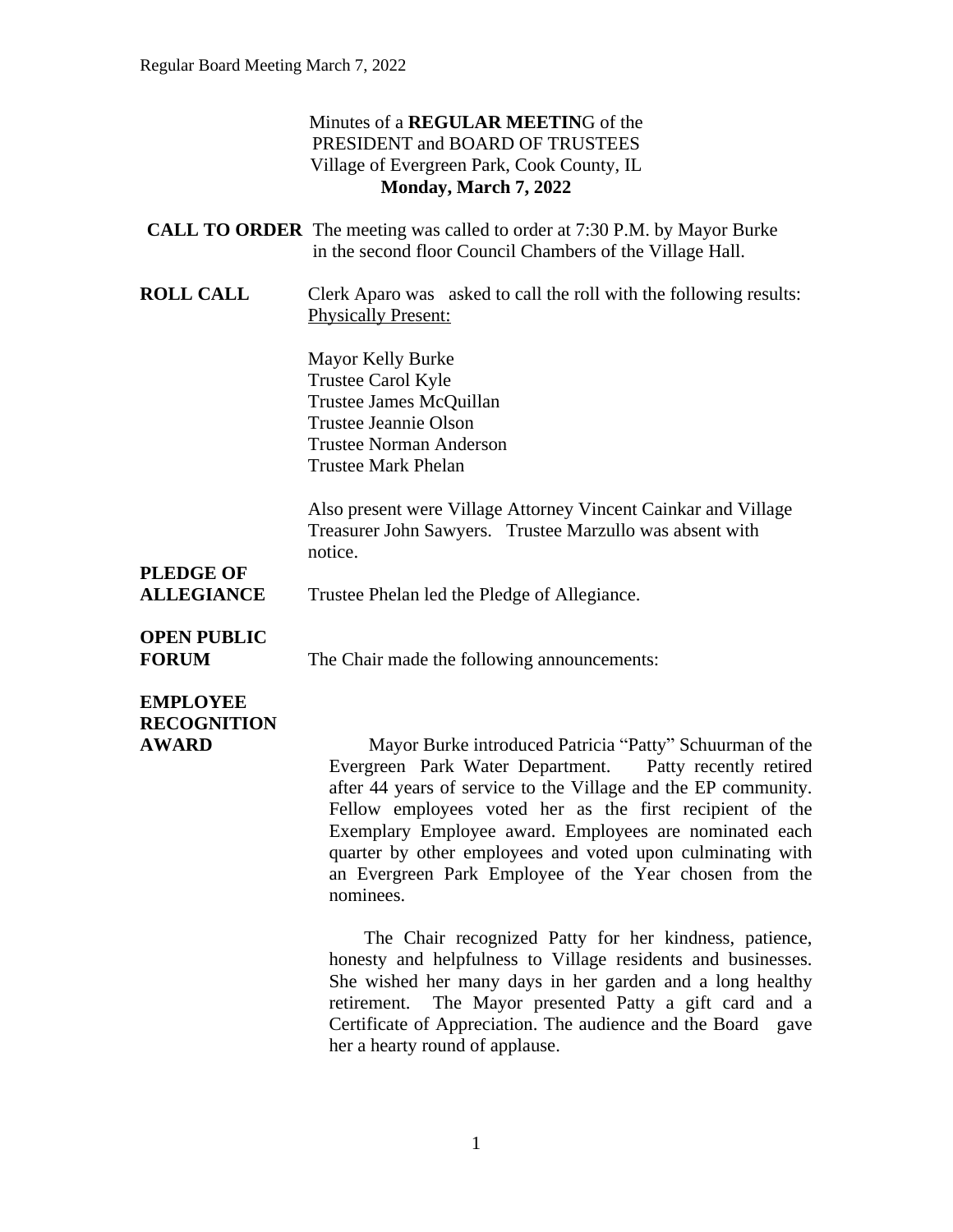- 1. The Chair noted commendations from Police Chief Saunders for the Evergreen Park Police Department specifically, Lt. Stiers, Sgt. Bielanski, Officers Biszewski, Truell, Quetee, Warniczek, and Morgan. All were commended for outstanding performance of duty on a recent domestic disturbance.
- 2. Green yard waste container pick up begins first week in April, 2022.
- 3. The Farmers Market at Yukich Field returns in May 2022.
- 4. Father Benedykt Pazdan, Pastor of St. Bernadette Parish spoke on the recent invasion of Ukraine by Russia on February 24, 2022. He stated over 1 million refugees; mostly women and children have fled Ukraine to Poland and neighboring countries. He has direct contacts in Poland to accept and distribute the donations to those in dire need of help. He encouraged everyone to participate in this humanitarian relief through Catholic Charities. St. Bernadette's has collaborated with Rotary District 6450 and United Airlines to fly items to Poland on a weekly basis.

Collections will be made after mass and again on Monday, March 21 and Tuesday, March 22, 2022. Items can be dropped off at the Quonset hut from 8 am to 8 pm. Mayor Burke thanked him and the donors. She noted Fr. Benedykt's impassioned letter with a complete list of items needed will be posted on the Village website.

- 5. Free tax return preparation for seniors and disabled adults (limitations may apply) began in February by appointment only. Circuit Breaker Program and property tax freeze assistance also available. Call OCS office at 422-8776.
- 6. Thursday, March 10, 2022 at 7:00 p.m., the Economic Development Advisory group will meet in Council Chambers at the Village Hall. This meeting is open to the public.
- 7. Saturday, March 19, 2022 from 10:00 to 11:00 a.m., everyone is invited to "Morning with the Mayor" in council chambers of the Village Hall. The Mayor is available to discuss your concerns over coffee and donuts.
- 8. Friday, July 1, 2022 at 6:30 p.m., the Village of Evergreen Park's Independence Day Parade returns this year with fireworks to follow.
- 9. Trustee Kyle invited everyone to stop by and visit the newly updated Village Pantry. She thanked Trustee Mark Phelan and Pantry Manager, John Dahlke for their ceaseless contributions.

She noted they are the heart and soul of the pantry. The Mayor thanked them and all the volunteers noting it is a labor of love.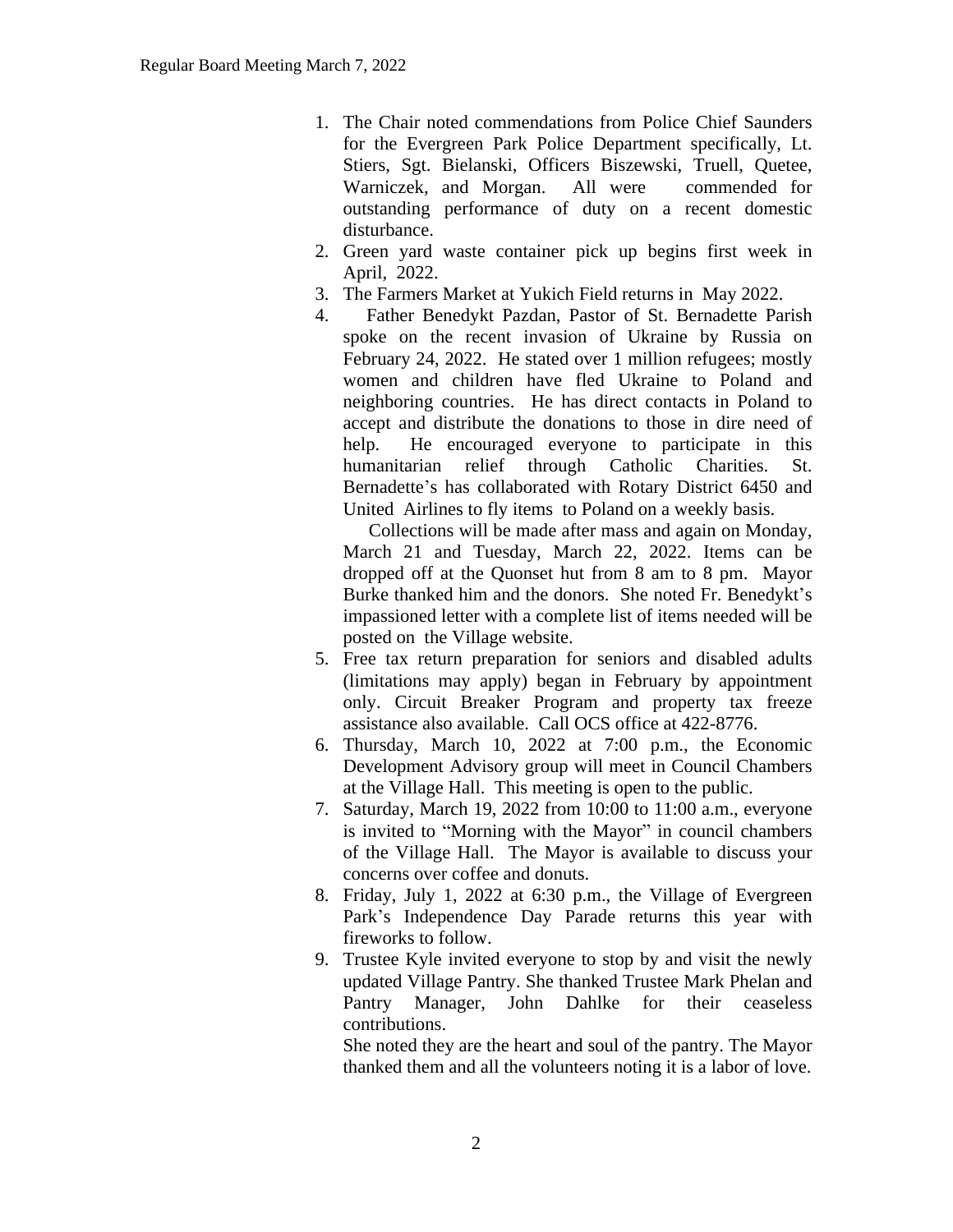**OPEN PUBLIC** Percy Allen, audience member asked what is the purpose of the Economic Development Committee. The Chair responded they are a cross section of business people and resident volunteers with business acumen and practical experience. They are working on new strategies to bolster economic development in Evergreen Park. She invited Percy and the general public to attend on Thursday, March 10, 2022.

> Beth Novotney, OCS Director, reminded everyone booster/vaccination shots will be available at OCS on Thursday, March 17, 2022 from 9 am to Noon.

**REGULAR**

**AGENDA** Motion by Trustee Phelan second by Trustee Anderson to waive the reading of the minutes of the February 21, 2022 Regular Meeting of the President and Board of Trustees and approved as presented was passed by unanimous voice vote and so ordered by the Chair.

### **RESOLUTION**

**NO. 9-2022**

Motion by Trustee McQuillan second by Trustee Kyle to approve **Resolution NO. 9-2022** with expenditures of the General Corporate Fund of \$ 685,251.58 and Water Management Fund in the amount of \$ 26,228.90 and the Street Bond Fund, \$ 11,000.00 for a total of \$722,480.48. Upon roll call, voting YES; Trustees Kyle, McQuillan, Olson, Anderson and Phelan; voting NO: NONE. The motion was passed and so ordered by the Chair.

## **BUSINESS**

**CERTIFICATES** Motion by Trustee Kyle second by Trustee McQuillan **to table** the application for **QUICK RX, PHARMACY** located at 2511 West 95th Street. The Chair stated the petitioner contacted her and said he would be here tonight and would provide pertinent information to complete the application. He is not here and a completed application has not been submitted. Upon roll call, voting **YES to TABLE:** Trustees McQuillan, Olson, Anderson, Phelan and Kyle; voting NO: NONE. The motion was passed and so ordered by the Chair.

#### **ORDINANCE**

**NO. 4-2022** Motion by Trustee Kyle second by Trustee Olson to approve **ORDINANCE NO. 4-2022, 'AN ORDINANCE AMENDING SECTION 3-58, FEES AND LIMITATIONS, OF CHAPTER 3, ALCOHOLIC LIQUOR, OF THE EVERGREEN PARK**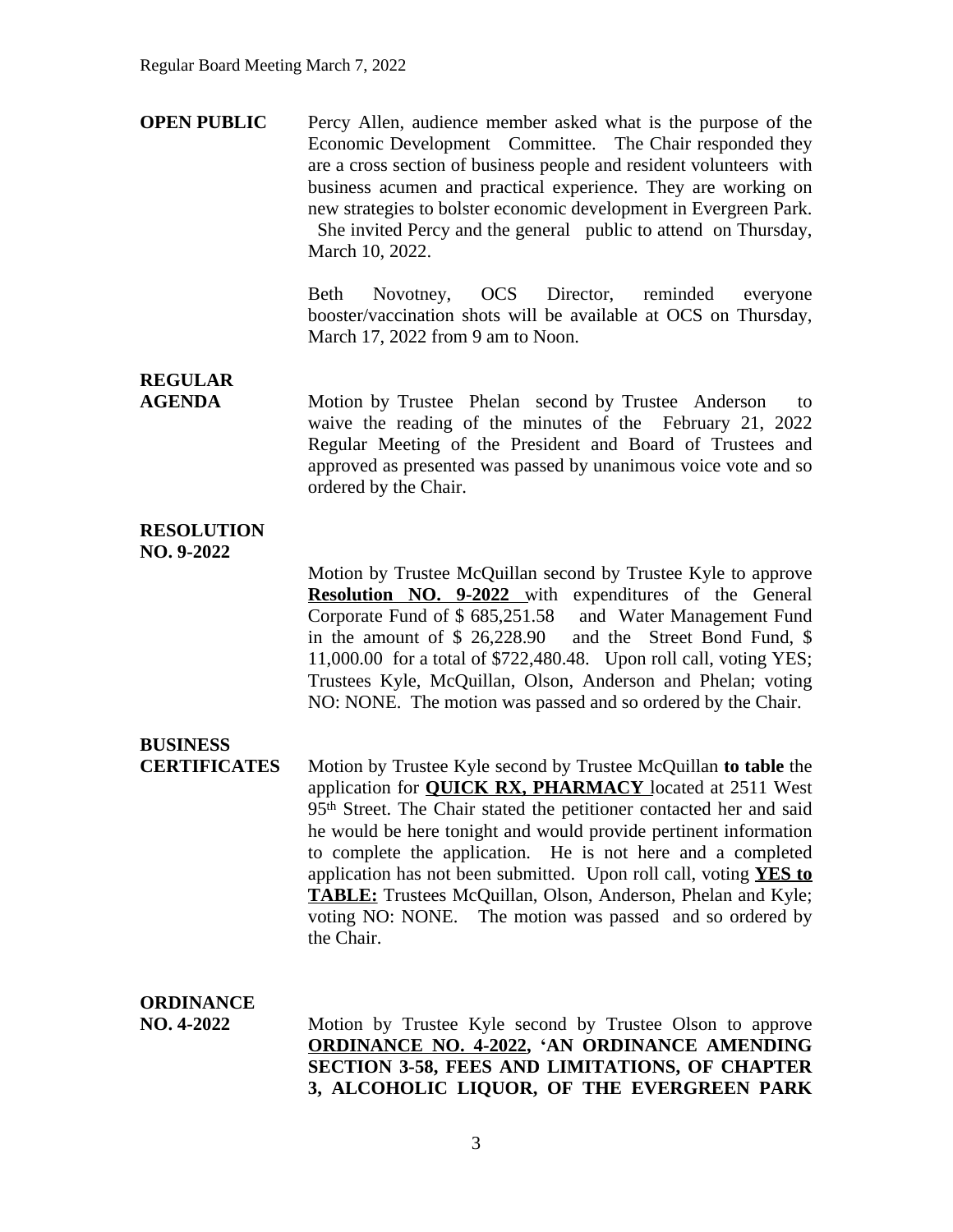**MUNICIPAL CODE BY INCREASING CLASS AA LICENSES BY ONE."** Upon roll call, voting YES: Trustees Olson, Anderson, Phelan, Kyle and McQuillan, voting NO: NONE. The motion was passed and so ordered by the Chair.

| <b>LIQUOR LIC</b><br><b>CLASS AA</b><br><b>SPOKE AND</b><br><b>VINE</b> | Motion by Trustee McQuillan second by Trustee Kyle to table the<br>application from SPOKEN HOLDINGS, D/B/A SPOKE AND<br>located at 3146 W. 95 <sup>th</sup> Street. The Chair noted the<br><b>VINE</b>                                                                                                                                                                                                                                      |
|-------------------------------------------------------------------------|---------------------------------------------------------------------------------------------------------------------------------------------------------------------------------------------------------------------------------------------------------------------------------------------------------------------------------------------------------------------------------------------------------------------------------------------|
|                                                                         | application is incomplete and requires more information. Upon<br>roll call, voting YES TO TABLE Trustees Anderson, Phelan,<br>Kyle, McQuillan and Olson voting NO: NONE. The motion was<br>passed and so ordered by the Chair.                                                                                                                                                                                                              |
| <b>RESOLUTION</b>                                                       |                                                                                                                                                                                                                                                                                                                                                                                                                                             |
| NO. 2-2022                                                              | Motion by Trustee Phelan second by Trustee Anderson to approve<br>RESOLUTION NO. 2-2022, "A RESOLUTION OF THE<br>VILLAGE OF EVERGREEN PARK APPROVING A                                                                                                                                                                                                                                                                                      |
|                                                                         | <b>GRANT APPLICATION FOR THE 2022 COOK COUNTY</b>                                                                                                                                                                                                                                                                                                                                                                                           |
|                                                                         | COMMMUNITY DEVELOPMENT BLOCK GRANT                                                                                                                                                                                                                                                                                                                                                                                                          |
|                                                                         | <b>PROGRAM."</b> *Clerk's note: The project is in the amount of<br>\$730,554 for motor fuel tax. Upon roll call, voting YES Trustees<br>Anderson, Phelan, Kyle, McQuillan and Olson, voting NO:<br>NONE. The motion was passed and so ordered by the Chair.                                                                                                                                                                                 |
| <b>ENGINEER'S</b>                                                       |                                                                                                                                                                                                                                                                                                                                                                                                                                             |
| <b>REPORT</b>                                                           | Mr. Klass reported that bids were opened for the sanitary sewer<br>project and only (1) one bidder submitted, Midwest Insituform.<br>Per the CDBG they will not accept proposals from one bidder bid<br>on the first submittal. Therefore, Mr. Klass asked to rebid the<br>CDBG funded project and also the Village funded portion of the<br>sanitary sewer lining. There will be a request later in this meeting<br>under the Bid section. |
| <b>ATTORNEY</b><br><b>REPORT</b>                                        | The Attorney had no report.                                                                                                                                                                                                                                                                                                                                                                                                                 |
| <b>RE-BIDS</b><br><b>SANITARY</b>                                       |                                                                                                                                                                                                                                                                                                                                                                                                                                             |
| <b>SEWERS</b>                                                           | Motion by Trustee Phelan second by Trustee Olson to approve<br>the request to rebid of the CDBG sanitary sewer<br>and Village<br>sanitary sewer projects due to only (1) bid submitted. Upon roll<br>call, voting YES Trustees Phelan, Kyle, McQuillan, Olson and<br>Anderson voting NO: NONE. The motion was passed and so<br>ordered by the Chair.                                                                                        |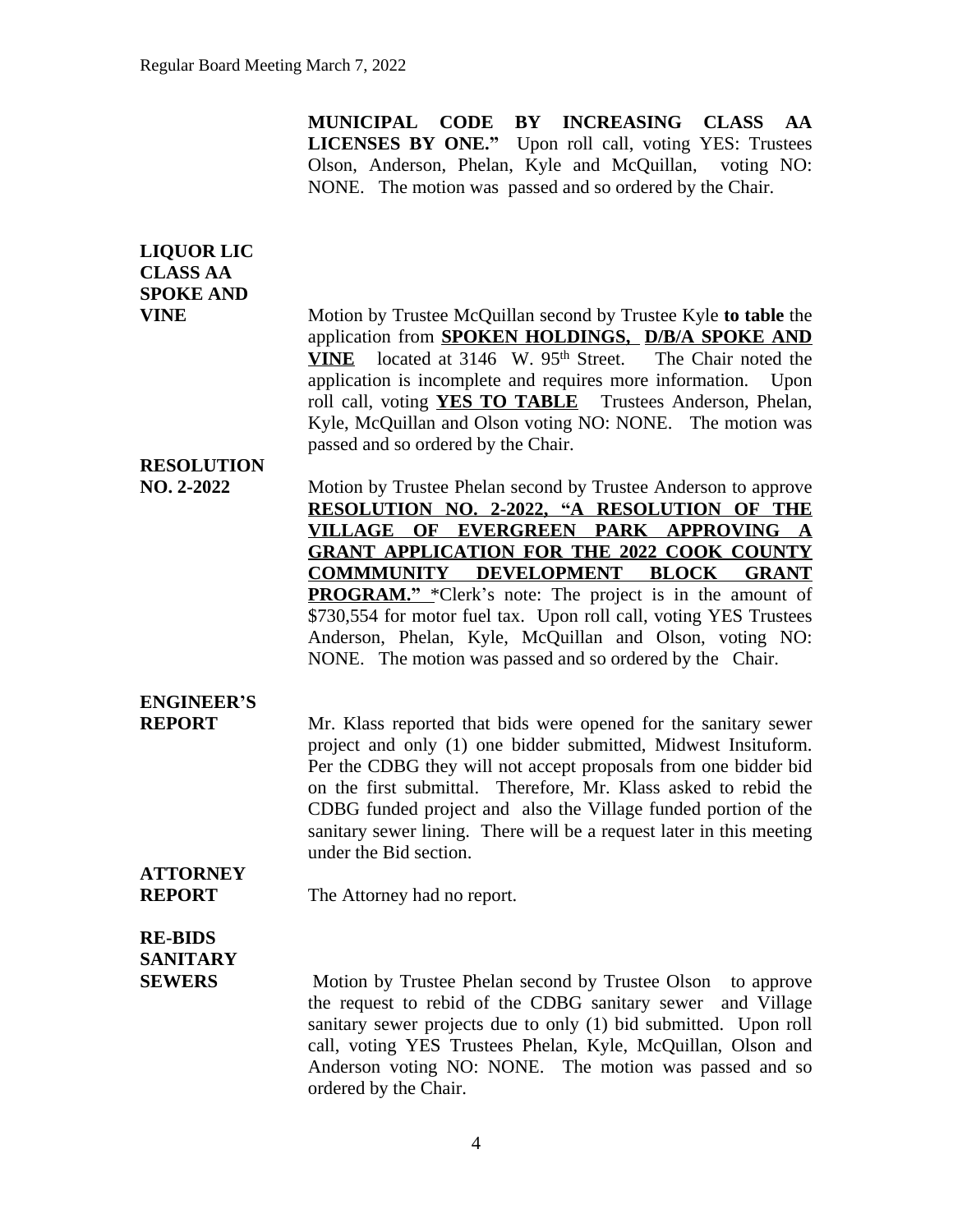### **RFP'S FOR**

**DEMOLITION**

**PARKING LOT** Motion by Trustee Phelan second by Trustee Kyle to approve the PW Director's request to solicit bids for the new parking lot across from the EP Library at 9435 S. Troy for paving, fencing, electric poles and curbs and gutters. PW Department will do the necessary work prior to paving. Upon roll call, voting YES Trustees Kyle, McQuillan, Olson, Anderson and Phelan, voting NO: NONE. The motion was passed and so ordered by the Chair.

**3319 W. 91<sup>ST</sup> ST.** Motion by Trustee McQuillan second by Trustee Olson to approve the request from PW Director Lorenz to accept the low bid of Dunleavy Construction for the demolition of the building located at 3319 W. 91<sup>st</sup> Street at a cost of \$26,525. This property was purchased from the Cook County Land Bank the demo includes asbestos abatement. Upon roll call, voting YES: Trustees McQuillan, Olson, Anderson, Phelan and Kyle, voting NO: NONE. The motion was passed and so ordered by the Chair.

## **50/50 SIDEWALK**

**2022 PROGRAM** Motion by Trustee McQuillan second by Trustee to accept the recommendation from PW Director Lorenz to award the 50/50 Sidewalk Program for 2022 to the low bidder, Strada Construction in the amount of \$ 136,200.00 The cost to the Village is \$189.00 per square. The cost to the homeowner will be \$ 98.00 per square. Upon roll call, voting YES Trustees Olson, Anderson, Phelan, Kyle and McQuillan, voting NO: NONE. The motion was passed and so ordered by the Chair.

**INFO**

**ONLY** The Chair read a memo from PW Director Lorenz regarding the 6 inch C-900 plastic water main and new 1 inch PE water services from the main to the b-box in the parkway on the 2800-2900 Blocks of 100<sup>th</sup> Place done by the water management team was done under budget at a cost of \$148,639.66. Trustee Phelan commended the Water Department employees working in harsh sometimes freezing conditions and completing under budget. The Chair thanked everyone for their efforts on this project. **NO VOTE NECESSARY INFORMATION ONLY.**

**EFIS**

**SYSTEM** Motion by Trustee McQuillan second by Trustee Kyle to approve the PW Director's request to redo the EFIS system exterior at the Water Management Building. This is the same procedure that was done last year at the Village Hall. Cost estimates are between \$75,000 to \$ 85,000 depending on the square footage applications. Upon roll call, voting YES: Trustees Anderson, Phelan, Kyle, McQuillan and Olson, voting NO: NONE. The motion was passed and so ordered by the Chair.